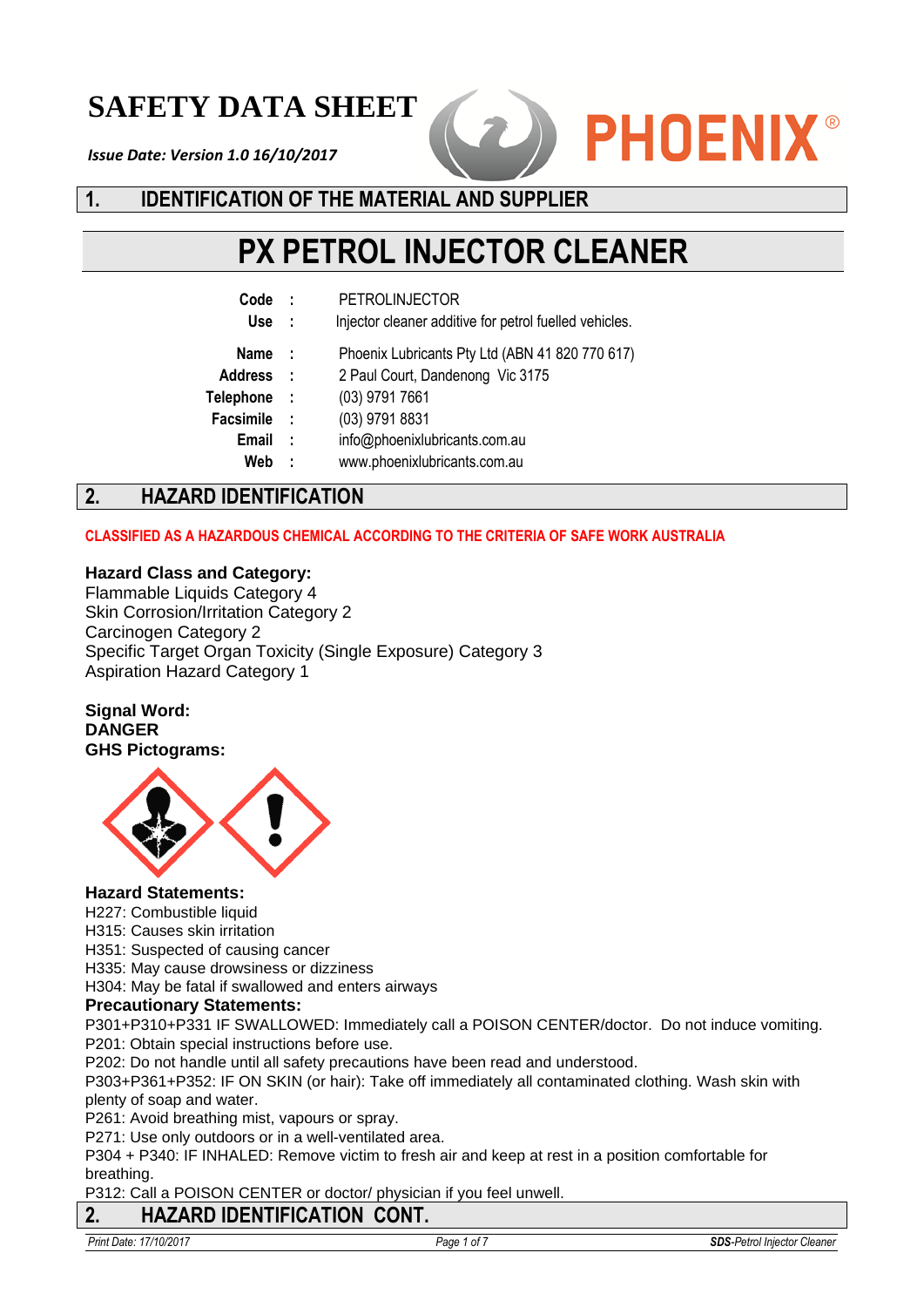P403+P235: Store in a well ventilated place. Keep cool.

P210: Keep away from flames and hot surfaces. No smoking.

P280: Wear protective gloves, clothing and eye protection.

P264: Wash hands thoroughly after handling.

P370+378: In case of fire: Use sand, earth, or chemical foam to extinguish.

P405: Store locked up.

P501: Dispose of contents and container as hazardous waste.

**Poison Schedule :** S5

## **3. COMPOSITION / INFORMATION ON INGREDIENTS**

#### **INGREDIENTS:**

| Component                                                                                       | CAS No.              | Conc, %   |
|-------------------------------------------------------------------------------------------------|----------------------|-----------|
| Distillates, Petroleum straight run middle<br>(highly refined mineral oil)                      | 64742-46-7           | 60-85%    |
| Phenol, (dimethylamino)methyl-,<br>polyisobutylene derivatives                                  | No CAS, EC 937-027-0 | $2 - 20%$ |
| Poly[oxy(1,2-propanediyl)], .alpha.-(3-<br>aminopropyl).omega.-hydroxy-,<br>C12-15 alkyl ethers | Proprietary          | $1 - 20%$ |

#### **4. FIRST AID MEASURES**

#### **REMOVE FROM EXPOSURE IF SAFE TO DO SO**

| Swallowed :<br>Unlikely exposure route | • Do not induce vomiting<br>• Keep at rest.<br>• Seek immediate medical attention                                                                                                                     |
|----------------------------------------|-------------------------------------------------------------------------------------------------------------------------------------------------------------------------------------------------------|
| $Eye$ :                                | • Hold eye open<br>• Irrigate with water until irritation subsides (at least 15 minutes)<br>• Seek immediate medical attention                                                                        |
| Skin:                                  | • Flush area with large amounts of water<br>• Wash skin with soap and water<br>• Remove contaminated clothing, and wash before reuse<br>• Seek medical attention if skin irritation occurs            |
| Inhalation :                           | • Remove from exposure if safe to enter area<br>• Loosen/remove clothing<br>• Move to fresh air<br>• Administer artificial respiration if breathing has stopped<br>• Seek immediate medical attention |

#### **ADVICE TO DOCTOR**

 Avoid gastric lavage: risk of aspiration of product to the lungs with potential to cause chemical pneumonitis.

• Treat according to symptoms

#### **AUSTRALIAN POISONS INFORMATION CENTRE 24 HOUR SERVICE 13 11 26**

#### **NEW ZEALAND POISONS INFORMATION CENTRE 24 HOUR SERVICE 0800 764 766**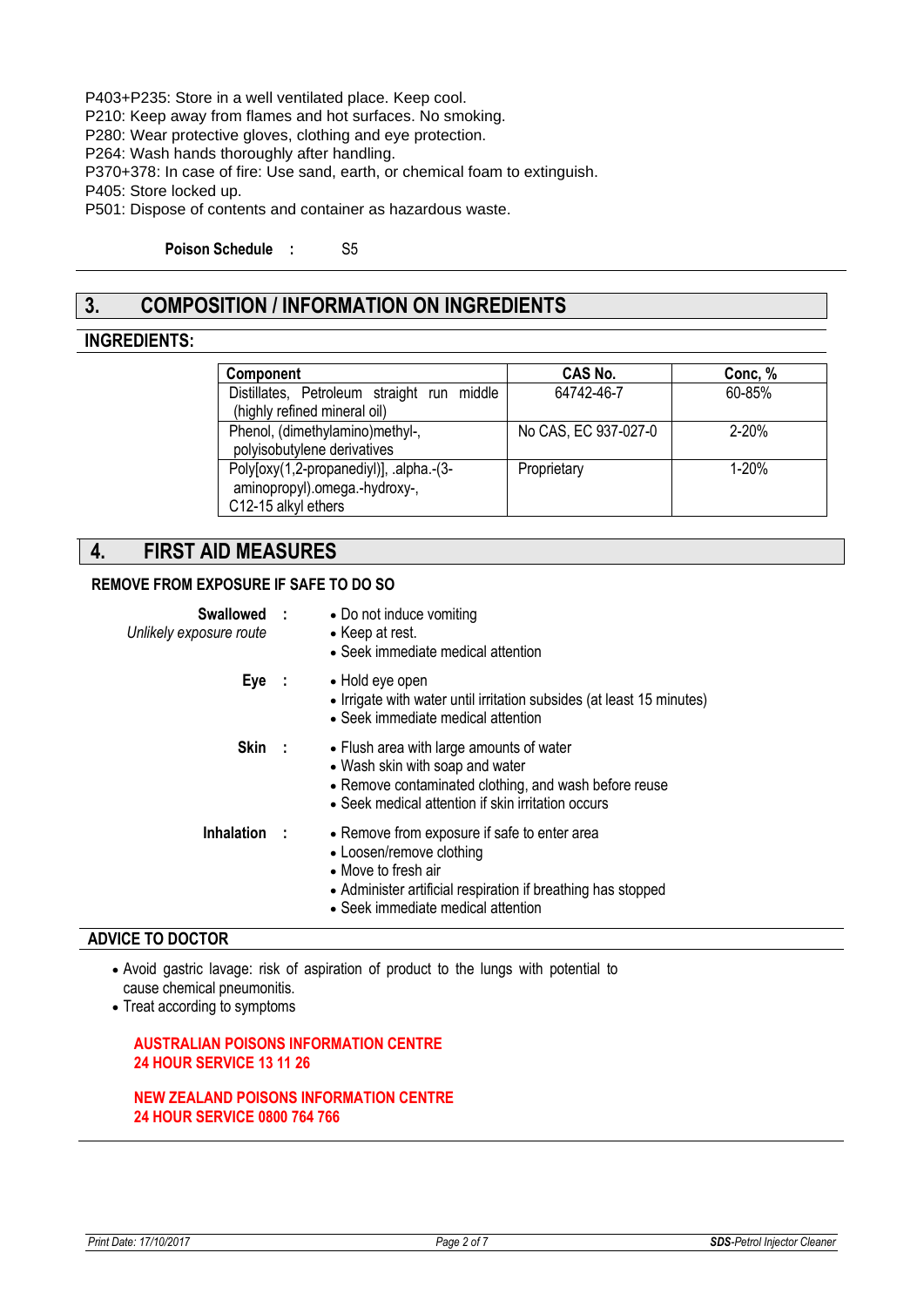## **5. FIRE FIGHTING MEASURES**

|                                                                                                                                                                                                          |           |                                                                                                                                   |  |                                                  |                       | <b>Emergency</b>                                                                                                                                                     |                |  |
|----------------------------------------------------------------------------------------------------------------------------------------------------------------------------------------------------------|-----------|-----------------------------------------------------------------------------------------------------------------------------------|--|--------------------------------------------------|-----------------------|----------------------------------------------------------------------------------------------------------------------------------------------------------------------|----------------|--|
| Flash point                                                                                                                                                                                              |           | $>60^{\circ}$ C                                                                                                                   |  |                                                  |                       | <b>Action Code</b><br><b>FOR FIRE OR SPILLAGE</b>                                                                                                                    |                |  |
| <b>Fire &amp; Explosive Properties</b>                                                                                                                                                                   | ÷         | Combustible Liquid. May ignite when heated or in<br>contact with hot surfaces. Spray mist may ignite.                             |  |                                                  |                       | <b>COARSE SPRAY</b><br><b>FINE SPRAY</b><br><b>FOAM NORMAL PROTEIN</b>                                                                                               |                |  |
| <b>Suitable Extinguishing</b><br>Media                                                                                                                                                                   |           | Suitable extinguishing media are dry chemical<br>or foam.                                                                         |  |                                                  |                       | <b>DRY AGENT</b><br><b>ALCOHOL RESISTANT</b>                                                                                                                         |                |  |
| <b>Hazards from Combustion</b><br>Product is a mobile liquid. Vapours from this<br>product are heavier than air and may accumulate<br><b>Products</b><br>in sumps, pits and other low lying spaces. Fire |           |                                                                                                                                   |  | P<br>$\mathbb{R}$<br>s<br>$\mathbf{T}$<br>W<br>X | v<br>$\mathbf v$<br>v | <b>LTS</b><br><b>BA &amp; FIRE KIT</b><br><b>LTS</b>                                                                                                                 | <b>DILUTE</b>  |  |
|                                                                                                                                                                                                          |           | decomposition products from this product may be<br>toxic if inhaled. (Carbon dioxide and carbon<br>monoxide, smoke and soot)      |  | Y<br>z<br>Е                                      | v                     | <b>BA &amp; FIRE KIT</b><br>PUBLIC SAFETY HAZARD                                                                                                                     | <b>CONTAIN</b> |  |
| <b>Precautions for Fire</b><br><b>Fighters - Special</b><br><b>Equipment</b>                                                                                                                             | $\cdot$ : | pressure self-contained<br>• Positive<br>breathing<br>apparatus (SCBA) and protective suit<br>• Protective fire fighting clothing |  | <b>DRY AGENT</b><br>Do not use water             |                       | * SEE LEGEND OVER<br><b>LEGEND</b><br>COHOL RESISTANT FOAM ∙2 OR ∙3.<br>When • appears in front of 2 or 3 in Hazchem code use<br>alcohol resistant foam if available |                |  |

## **6. ACCIDENTAL RELEASE MEASURES**

| <b>Spills or Leaks</b>                         | Restrict access to area until clean-up is completed<br>Wear PPE as per this SDS<br>Absorb / contain waste, use earth, vermiculite, inert<br>material<br>If there is a build up of vapours or mist in the clean up<br>area, we recommend the use of a respirator.<br>Collect and seal in appropriate container<br>Label the container<br>Create bund<br>Do not contaminate surface waters - depletion of<br>oxygen in the water will occur.<br>Observe regulatory reporting requirements (Incident Notification)<br>Protect drains from potential spills to minimise contamination. In the case of large<br>spills contact the appropriate authorities. | quie-Hont Chemical Protective Suit with BA. Full FIRE<br>KIT to also be worn for protection when<br><b>Liquid Oxygen</b><br>Liquefied Toxic Gas (Division 2.3)<br>Toxic Gas with sub-risk 2.1 or 5.1<br>Class or sub-risk 3<br>Division 5.1 PGI with sub-risk 6.1 or 8 transported at<br>temperature > 100°C<br>are involved<br><b>DILUTE</b><br>May be washed to drains with large quantities of water<br>consider EPA or Water Authority<br><b>CONTAIN</b><br>Prevent, by any means available, spillage from entering<br>drains or water courses<br>People to be warned to stay indoors with all doors and<br>windows closed. Evacuation may need to be considered<br>Joint Incident Control decision<br>今 |
|------------------------------------------------|--------------------------------------------------------------------------------------------------------------------------------------------------------------------------------------------------------------------------------------------------------------------------------------------------------------------------------------------------------------------------------------------------------------------------------------------------------------------------------------------------------------------------------------------------------------------------------------------------------------------------------------------------------|--------------------------------------------------------------------------------------------------------------------------------------------------------------------------------------------------------------------------------------------------------------------------------------------------------------------------------------------------------------------------------------------------------------------------------------------------------------------------------------------------------------------------------------------------------------------------------------------------------------------------------------------------------------------------------------------------------------|
| <b>Disposal</b>                                | • Dispose of in accordance with State, Local Government, EPA or related Regulations<br>or Codes of Practice.                                                                                                                                                                                                                                                                                                                                                                                                                                                                                                                                           |                                                                                                                                                                                                                                                                                                                                                                                                                                                                                                                                                                                                                                                                                                              |
| 7.<br><b>HANDLING AND STORAGE</b>              |                                                                                                                                                                                                                                                                                                                                                                                                                                                                                                                                                                                                                                                        |                                                                                                                                                                                                                                                                                                                                                                                                                                                                                                                                                                                                                                                                                                              |
| <b>Precautions for Safe</b><br><b>Handling</b> | • Eye wash and safety shower to be available in the workplace.<br>• Wear PPE as per this SDS<br>• Compliant eyewash to be provided for external work.<br>• Observe good personal hygiene practices.<br>• Wash hands thoroughly after handling.<br>• Avoid contact with skin and eyes.<br>• Use only in well ventilated areas.                                                                                                                                                                                                                                                                                                                          |                                                                                                                                                                                                                                                                                                                                                                                                                                                                                                                                                                                                                                                                                                              |

- Wear respiratory protection if vapours present.
- Product is readily combustible, avoid sources of heat or ignition when handling
- No eating or drinking in the work area.
- Use grounding leads to avoid discharge (electrical spark)
- **Conditions for Safe Storage :** Store away from food, drink and animal feedstuffs. Combustible Liquid - Store away from oxidising agents.
	- Provide ventilation and containment of spills.
	- Separate or segregate from incompatibles (in accordance with regulatory requirements).
	- Avoid direct sunlight.
	- Keep protected from weather.
	- Provide spill kit.

**HAZCHEM** 

**Suding combustion**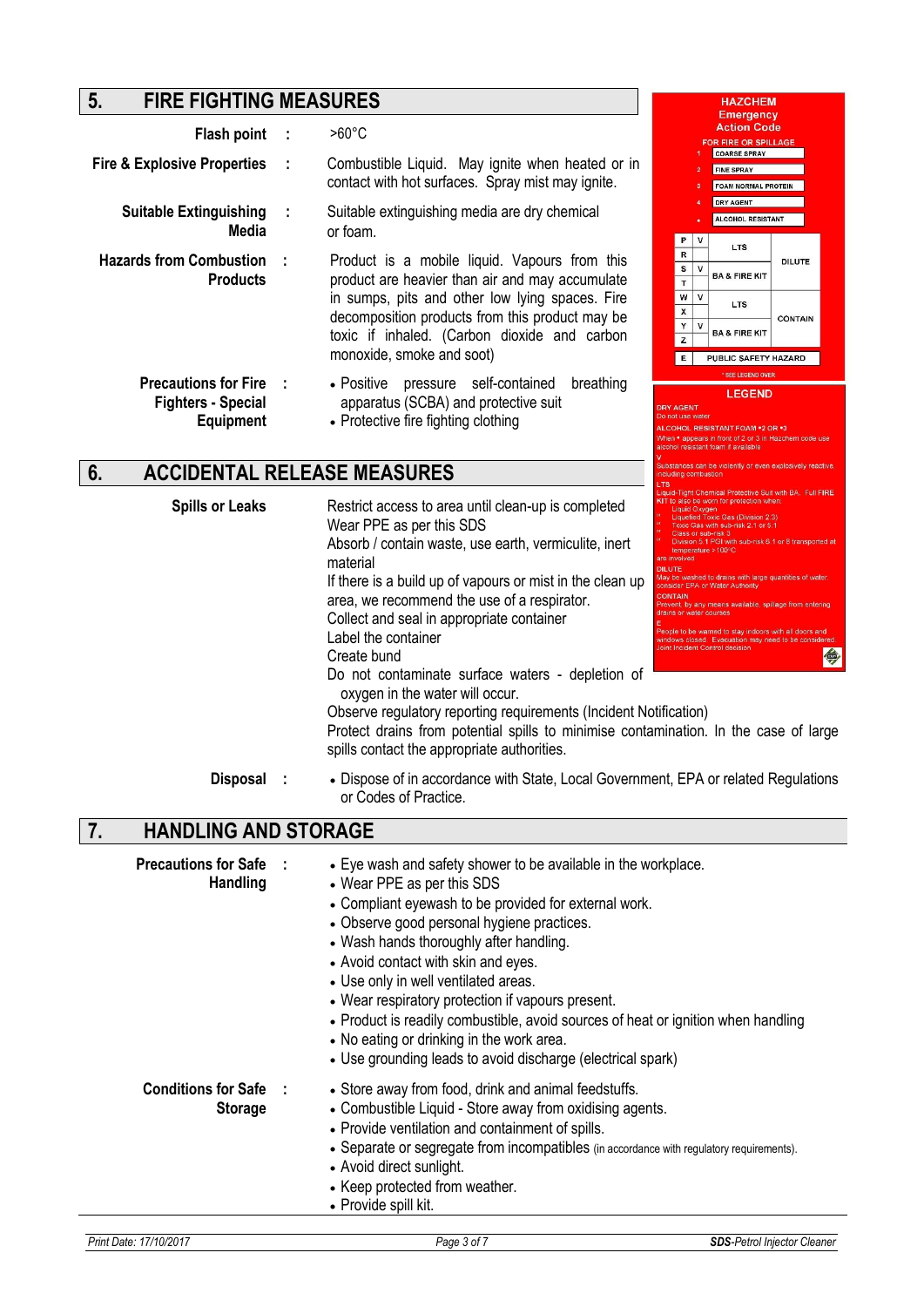# **7. HANDLING AND STORAGE CONT.**<br>Container Type : • Store in original

**·** Store in original packaging as approved by manufacturer or regulatory direction. Do not pressurise, cut, heat or weld containers- residual vapours are flammable.

**Incompatible Materials** . Natural Rubber, Butyl Rubber, EPDM, Polystyrene

## **8. EXPOSURE CONTROLS / PERSONAL PROTECTION**

#### **CONSTITUENT DATA**

| <b>Components</b>                  | CAS-No.    | $T$ vpe | Value               |
|------------------------------------|------------|---------|---------------------|
| Petroleum distillates,<br>Oil Mist | 64741-44-2 | TWA     | 5 mg/m <sup>3</sup> |

#### **ENGINEERING CONTROLS**

 Provide local exhaust when comfort levels might be exceeded, or where spray mists occur. Use explosion-proof ventilation equipment

| PERSONAL PROTECTION                                                                                                                                                                                         |              |                                                                                                                                                                                                                 |
|-------------------------------------------------------------------------------------------------------------------------------------------------------------------------------------------------------------|--------------|-----------------------------------------------------------------------------------------------------------------------------------------------------------------------------------------------------------------|
| <b>Eye Protection</b>                                                                                                                                                                                       |              | Wear safety glasses with side shields in accordance with AS/NZS1337, Eye<br>protection for industrial applications.                                                                                             |
| <b>Gloves</b>                                                                                                                                                                                               | - 11         | Wear chemical protective gloves (eg nitrile/PVC) in accordance with AS/NZS 2161.1 -<br>Occupational protective gloves, selection, use and maintenance where contact<br>may occur.                               |
| Clothing                                                                                                                                                                                                    |              | Wear body protective clothing and industrial footwear in accordance with AS2919 -<br>Industrial clothing.                                                                                                       |
| <b>Respiration</b>                                                                                                                                                                                          |              | If ventilation is inadequate, wear an approved organic vapour/particulate respirator in<br>accordance with AS/NZS1715 - Selection, use and maintenance of respiratory<br>protective devices                     |
|                                                                                                                                                                                                             |              | or                                                                                                                                                                                                              |
| Available                                                                                                                                                                                                   | Side shields | Nitrile/PVC<br>Industial<br>Non slip<br>Organic Vapour/particulate                                                                                                                                              |
| 9.                                                                                                                                                                                                          |              | PHYSICAL AND CHEMICAL PROPERTIES                                                                                                                                                                                |
| Appearance<br>Odour<br>pH (33% sol'n)<br>Vapour Pressure (kpa)<br><b>Vapour Density</b><br><b>Boiling Point</b><br><b>Freezing / Melting Point</b><br><b>Solubility in Water</b><br><b>Specific Gravity</b> |              | Clear, pale yellow liquid<br>Mild hydrocarbon odour<br>Not Applicable<br>0.1 kPa at 20°C<br>>5x air<br>$170 - 360$ °C<br>No specific data. Liquid at normal temperatures<br>Negligible<br>0.835-0.855 at 20 °C. |
| <b>INFORMATION FOR FLAMMABLE MATERIALS</b>                                                                                                                                                                  |              |                                                                                                                                                                                                                 |
| <b>Flash Point</b><br><b>Percent Volatiles</b><br><b>Upper Explosive Limit</b><br><b>Lower Explosive Limit</b><br><b>Auto ignition Temperature</b>                                                          |              | $>60^{\circ}$ C<br>90<br>1%<br>6%<br>>220 °C.                                                                                                                                                                   |
| <b>ADDITIONAL INFORMATION</b>                                                                                                                                                                               |              |                                                                                                                                                                                                                 |
| <b>Specific Heat Value</b><br><b>Particle Size</b>                                                                                                                                                          |              | N/A<br>N/A                                                                                                                                                                                                      |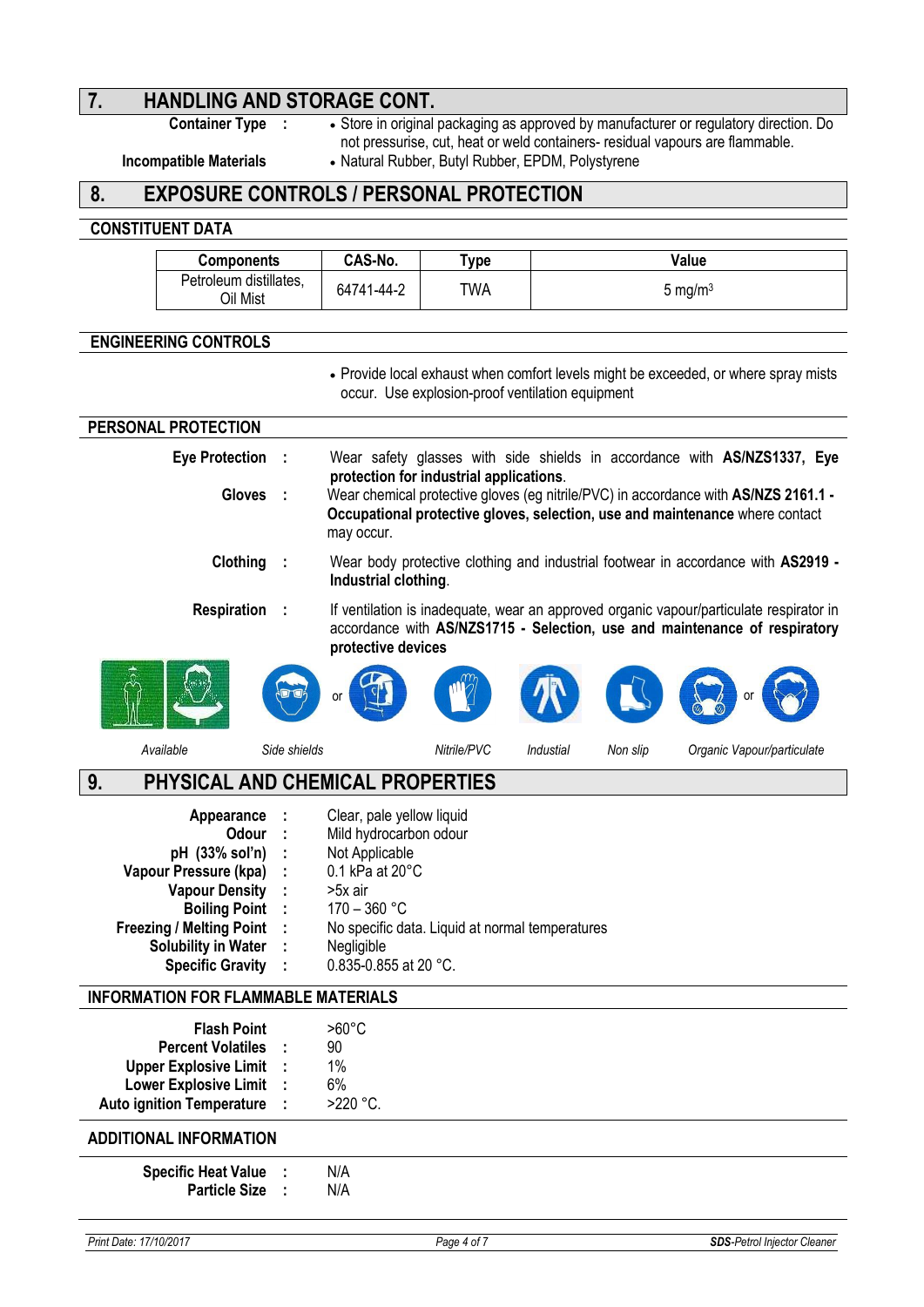## **9. PHYSICAL AND CHEMICAL PROPERTIES CONT.**

| <b>VOC Content</b>               | - 1          | 90%              |
|----------------------------------|--------------|------------------|
| <b>Evaporation Point</b>         | - 1          | N/A              |
| Kinematic Viscosity @ 40°C       | - 1          | 1.5-6 $mm^{2}/s$ |
| Kinematic Viscosity@ 100°C       | $\mathbf{I}$ | N/A              |
| <b>Octanol / Water Partition</b> | ×            | N/A              |
| Coefficient                      |              |                  |
| <b>Saturation Vapour</b>         | - 1          | N/A              |
| Concentration                    |              |                  |
| <b>Decomposition</b>             | - 1          | N/A              |
| Temperature                      |              |                  |
|                                  |              |                  |

## **10. STABILITY AND REACTIVITY**

| <b>Chemical Stability :</b>                | This product should be kept in a cool place, preferably below 50 deg. C. Keep<br>containers tightly closed. |
|--------------------------------------------|-------------------------------------------------------------------------------------------------------------|
| <b>Incompatible Materials</b>              | Strong oxidising agents. May attack natural rubber, butyl rubber, and polystyrene.                          |
| Hazardous Decomposition<br><b>Products</b> | Combustion forms carbon dioxide, and if incomplete, carbon monoxide and smoke.                              |

## **11. TOXICOLOGICAL INFORMATION**

## **ACUTE HEALTH EFFECTS (IMMEDIATE OR WITHIN 14 DAYS - SHORT TERM)**

| Swallowed (Oral)  | Small amounts of liquid aspirated into the lungs during ingestion, or from vomiting,<br>may cause chemical pneumonitis, or pulmonary oedema. This may be fatal.<br>Symptoms may be delayed - in all suspected cases seek medical attention.<br>Swallowing any amount of this product will result in headaches, nausea, dizziness,<br>and tracheal burning. |
|-------------------|------------------------------------------------------------------------------------------------------------------------------------------------------------------------------------------------------------------------------------------------------------------------------------------------------------------------------------------------------------|
| Eye :             | This product is a mild eye irritant. Symptoms may include stinging and reddening of<br>eyes and watering which may become copious. This product will not permanently<br>damage the eye tissue.                                                                                                                                                             |
| Skin (Dermal) :   | This product may be irritating to the skin with prolonged exposure. It may result in<br>dryness and cracking.                                                                                                                                                                                                                                              |
| <b>Inhalation</b> | Exposure to large concentrations of vapour over an extended period of time may<br>result in muscle weakness, tingling in hands and feet, blurred vision, headaches,<br>nausea, loss of appetite, hallucinations, and possible loss of consciousness.                                                                                                       |

## **CHRONIC (MEDIUM OR LONG TERM)**

No data available

### **CARCINOGENICITY**

An ingredient may possibly cause cancer in humans, based on animal studies.

## **12. ECOLOGICAL INFORMATION**

| Ecotoxicity :                           | Toxic to aquatic life.                                                                                                                                  |
|-----------------------------------------|---------------------------------------------------------------------------------------------------------------------------------------------------------|
| <b>Persistence / Degradability</b>      | Degrades by photooxidation in air. May persist in anaerobic conditions                                                                                  |
| <b>Mobility</b>                         | Components will bioaccumulate. Most will partition slowly to air. If product enters soil,<br>it will be highly mobile and may contaminate ground water. |
| <b>Environmental Fate</b><br>(Exposure) | Do not allow waste product to reach waterways, drains and sewers                                                                                        |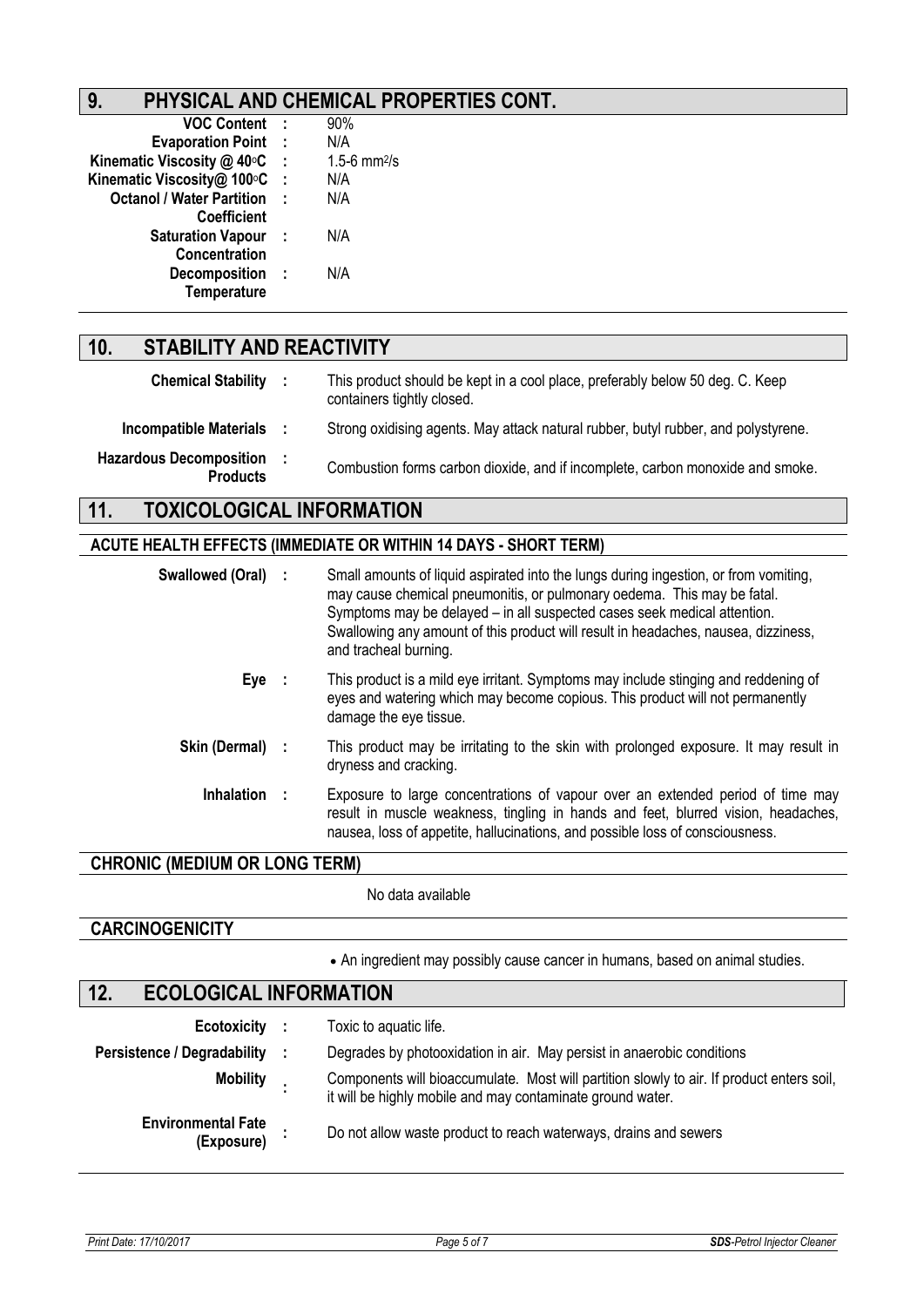## **13. DISPOSAL CONSIDERATIONS**

**:**

- 
- **Special Precautions for**
- **Landfill or Incineration**

**Disposal Methods :** This product may be recycled if unused, or if it has not been contaminated so as to make it unsuitable for its intended use. If it has been contaminated, it may be possible to reclaim the product by filtration, distillation or some other means. If neither of these options is suitable, consider controlled incineration in the appropriate equipment. Packaging may still contain fumes and vapours that may ignite if heated and harmful. Ensure that empty packaging is allowed to dry. This product is NOT suitable for disposal by either landfill or via municipal sewers, drains, natural streams or rivers.

## **14. TRANSPORT INFORMATION**

#### **NOT CLASSIFIED AS DANGEROUS GOODS DUE TO HIGH FLASHPOINT**

| <b>UN Number</b>                                    | ÷ | None |
|-----------------------------------------------------|---|------|
| <b>UN Proper Shipping Name</b>                      | ÷ | None |
| <b>Dangerous Goods Class</b><br>and Subsidiary Risk |   | None |
| <b>Packing Group</b>                                | ÷ | None |
| <b>Hazchem Code</b>                                 | ÷ | None |
| Iangarous Goods Sagrapation:                        |   |      |

#### **Dangerous Goods Segregation:**

This product is classed as a Combustible liquid. It must be segregated from Class 5 (oxidising) products in placard loads. Please consult the Australian Dangerous Goods Code for Transport by Road and Rail for information.

## **15. REGULATORY INFORMATION (AUSTRALIA)**

#### **COUNTRY:** Australia **INVENTORY:** AICS **STATUS:** Listed **POISON SCHEDULE: S5 Liquid hydrocarbons**

**Hazardous Chemical according to the criteria of Safe Work Australia.**

#### **16. OTHER INFORMATION**

|                                                                                                       | References :  | For detailed advice on personal protective equipment, refer to the following Australian<br>Standards:<br>• HB9 (Handbook 9) Manual of industrial personal protection<br>• AS/NZS 1337: Eye protectors for industrial applications<br>• AS/NZS 1715: Selection, use and maintenance of respiratory devices<br>• AS/NZS 1716: Respiratory protective devices<br>• Ingredient Material Safety Data Sheets |
|-------------------------------------------------------------------------------------------------------|---------------|--------------------------------------------------------------------------------------------------------------------------------------------------------------------------------------------------------------------------------------------------------------------------------------------------------------------------------------------------------------------------------------------------------|
| Acronyms:<br><b>ADG Code</b><br><b>AICS</b><br><b>SWA</b><br><b>CAS number</b><br><b>Hazchem Code</b> |               | Australian Code for the Transport of Dangerous Goods by Road and Rail (7th edition)<br>Australian Inventory of Chemical Substances<br>Safe Work Australia, formerly ASCC and NOHSC<br><b>Chemical Abstracts Service Registry Number</b><br>Emergency action code of numbers and letters that provide information to emergency<br>services especially firefighters                                      |
| <b>IARC</b><br><b>NOS</b><br><b>NTP</b><br>N/A<br><b>SUSMP</b><br><b>UN Number</b>                    | Not Available | International Agency for Research on Cancer<br>Not otherwise specified<br>National Toxicology Program (USA)<br>Standard for the Uniform Scheduling of Medicines & Poisons<br><b>United Nations Number</b>                                                                                                                                                                                              |